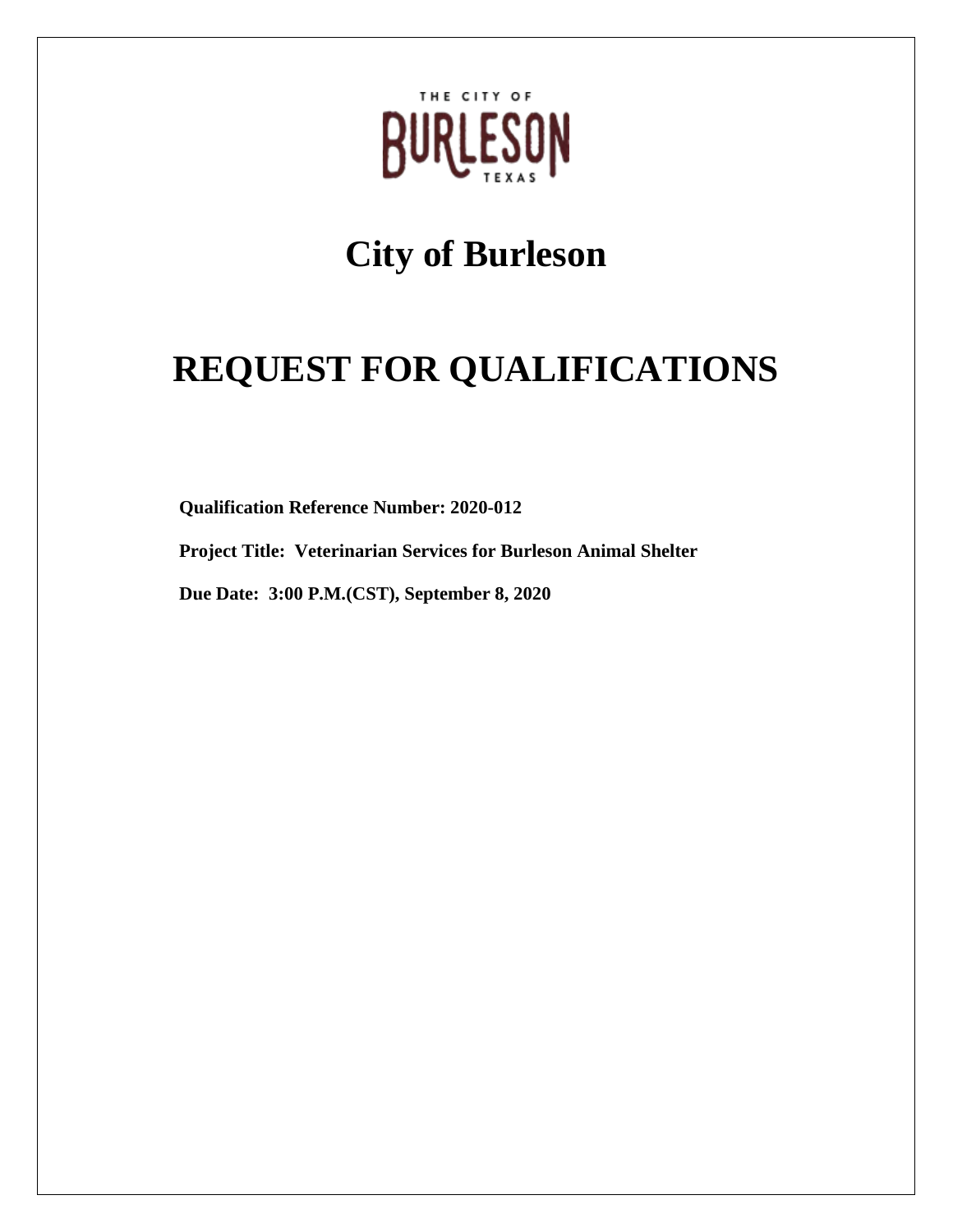# TABLE OF CONTENTS

| <b>Table of Contents</b>                     | Page 2  |
|----------------------------------------------|---------|
| <b>Request for Qualifications</b>            |         |
| 1. Introductions                             | Page 3  |
| 2. Payment Terms                             | Page 3  |
| 4. Award and Notice to Proceed               | Page 3  |
| <b>4. Estimated Quantities</b>               | Page 3  |
| <b>5. Certification of Agreement</b>         | Page 3  |
| <b>6. Insurance</b>                          | Page 4  |
| 7. Term of Contract                          | Page 4  |
| Appendix A – Scope of Services               |         |
| <b>1. Submitting Vendor Information</b>      | Page 5  |
| 2. Scope of Services                         | Page 5  |
| 3. Evaluation Matrix                         | Page 5  |
| 4. Terms of Contract                         | Page 5  |
| 5. Compliance with HB 89                     | Page 6  |
| 6. Compliance with SB 252                    | Page 6  |
| Appendix B – Conflict of Interest Form       | Page 7  |
| Appendix C - No Intent to Submit Form        | Page 9  |
| Appendix D – House Bill 89 Verification Form | Page 10 |
| Appendix $E -$ Vendor References             | Page 11 |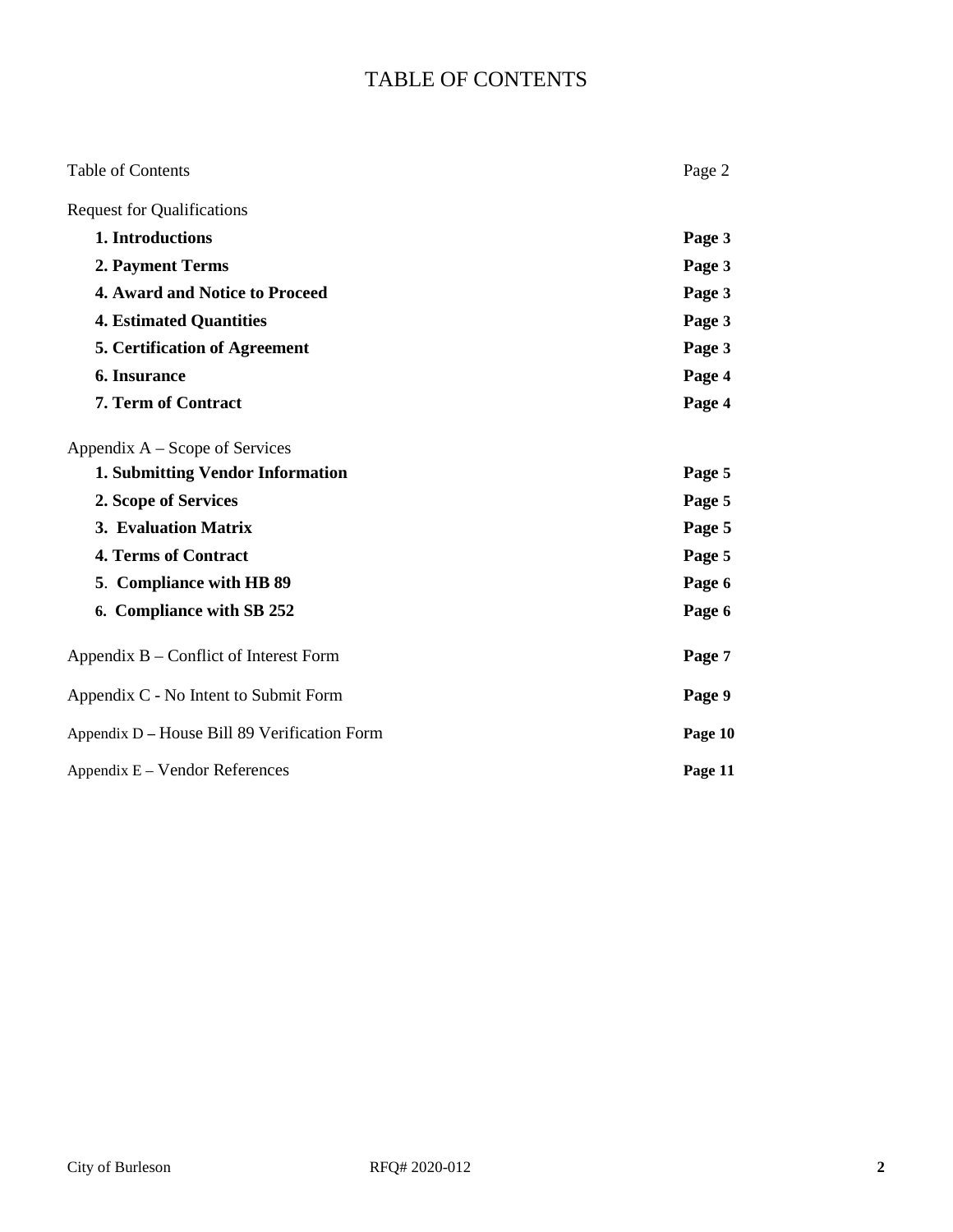# **CITY OF BURLESON REQUEST FOR QUALIFICATIONS**

**Date:** August 21, 2020 **RFQ #: 2020-012**

**From:** Justin Scharnhorst, Purchasing Manager, City of Burleson 817-42-9646 / 817-426-9368 [jscharnhorst@burlesontx.com](mailto:jscharnhorst@burlesontx.com)

**1. INTRODUCTIONS:** City of Burleson requests an immediate quote for Vendor(s) for Veterinarian Services for Spay/Neuter and Rabies Vaccinations

#### **QUALIFICATIONS ARE DUE NO LATER THAN DAY, September 8, 2020 @ 3:00 P.M.**

**2. PAYMENT TERMS:** Payment Terms for the City of Burleson are net 30 days after the City's receipt of the Vendor's invoice(s). Vendor should perform all services and provide all products, as determined by the City, prior to issuing the invoice(s). All charges are to be less sales tax as the City is sales tax exempt. Vendor's invoice must include:

- A. Name, address, telephone number, and fax number of vendor
- B. Name of requesting department<br>C. Job site location (if applicable)
- Job site location (if applicable)
- D. Itemized description of services and/or product
- E. City's Purchase Order number
- F. City's RFQ number referenced above

#### **Mail invoices directly to:** Accounts Payable

City of Burleson 141 West Renfro Burleson, TX 76028 or

via email t[o accountspayable@burlesontx.com](mailto:accountspayable@burlesontx.com)

Payment will be processed after requesting department notifies Finance that **all** services are satisfactorily performed and/or products are received in the expected condition from the Vendor. *All submitted responses must be accompanied by a signed and completed Form CIQ. Responses received without this form may be considered 'nonresponsive.'*

#### **The City may select to pay for products and/or services using a purchasing card.**

#### **NOTE TO VENDOR: ENTER ANY SPECIAL PAYMENT TERMS SUCH AS PARTIAL PAYMENTS, ETC. CALL PURCHASING MANAGER IF YOU ARE UNSURE.**

**3. NOTICE TO AWARD:** Upon review of all quotes, Purchasing Manager will call awarded Vendor with a verbal 'NOTICE TO PROCEED.' 'Notice to Proceed' may be followed by a Purchase Order. All terms and conditions contained herein will be applied. Additional terms and conditions may be submitted by Vendor for City approval.

**4. ESTIMATED QUANTITIES:** The City does not guarantee to purchase any minimum or maximum quantity but does contemplate purchasing exclusively during the term of the contract from the successful vendor.

**5. CERTIFICATION OF AGREEMENT:** Please indicate below that vendor's Agreement will be subject to and comply with all applicable federal, state, and local laws, ordinances, rules and regulations.

**[ ] Yes, We agree [ ] No, We do not agree**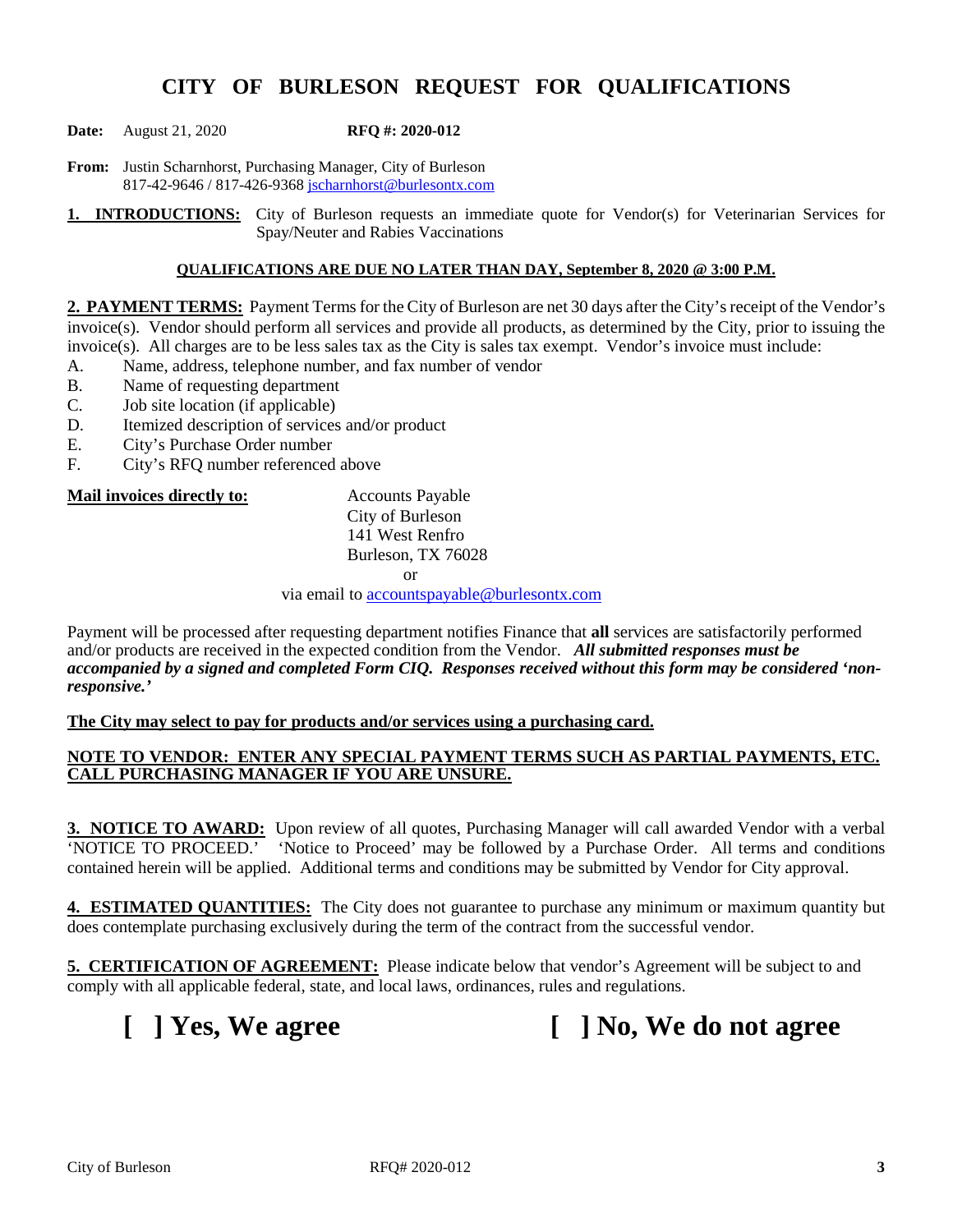**6. INSURANCE:** The Vendor, consistent with its status as an independent contractor, shall carry, and shall require any of its subcontractors to carry, at least the following insurance in such form, with such companies, and in such amounts (unless otherwise specified) as City may require:

**6.1. Worker's Compensation and Employer's Liability insurance,** including All States Endorsement, to the extent required by federal law and complying with the laws of the State of Texas;

**6.2. Commercial General Liability insurance,** including Blanket Contractual Liability, Broad Form Property Damage, Personal Injury, Completed Operations/Products Liability, Premises Liability, Medical Payments, Interest of Employees as additional insureds, and Broad Form General Liability Endorsements, for at least One Million Dollars (\$1,000,000) Combined Single Limit Bodily Injury and Property Damage on an occurrence basis;

**6.3. Comprehensive Automobile Liability insurance** covering all owned, non-owned or hired automobiles to be used by the Contractor, with coverage for at least One Million Dollars (\$1,000,000) Combined Single Limit Bodily Injury and Property Damage.

**7. TERM OF CONTRACT AND OPTION TO EXTEND:** Any contract resulting from this RFQ shall be effective **for thirty six months from date of award.** The City anticipates that contract shall be renewed pursuant to the availability of funds and at the discretion of the City. The following clauses shall be included in the contract:

**7.1. Escalation Clause**: Should market conditions prevail which dictate an increase, the successful contractor may submit documentation requesting permission to increase pricing no later than 30 days after receiving notice from the City of its intent to extend the agreement. Escalation may only occur at the time of renewal and only upon securing the approval of the City in writing. Requests for price adjustments must be solely for the purpose of accommodating an increase in the contractor's cost, not profits.

Vendors shall show in this quote their anticipated percent of escalation if/when the option to extend is exercised. The percent quoted will be a maximum. In addition, the percentage proposed will be a factor in determining the best value to the City. It is the average price over the period of the contract that will be the price factor considered in the evaluation of this quote. Qualifications in which negative or no escalation is shown will be considered as 0% escalation.

**7.2. Price Increases Upon Extension**: If approved by the City, the Contractor shall modify the rates charged by the Contractor to reflect any changes shown in the comparative statement delivered to the City. The maximum increase allowed under this provision shall be four percent (4%) per year. The City shall have authority, in its reasonable discretion, to determine the validity of any change in Contractor's rates. City cannot exercise the Option to Extend with any price increases unless the Vendor completes the section of the Quote requesting anticipated percentage of annual escalation.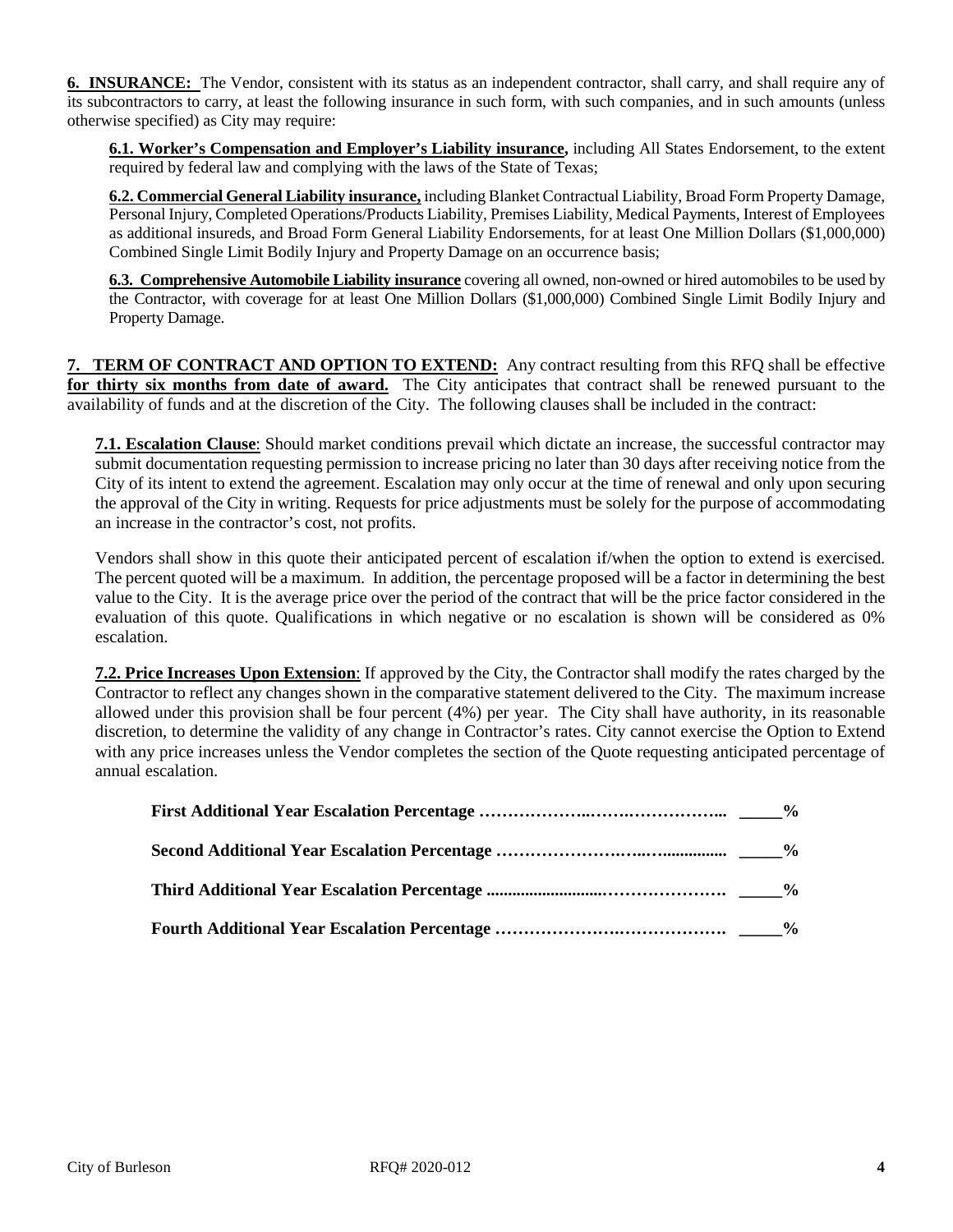#### **APPENDIX A – SCOPE OF SERVICES**

#### **RFQ#2020-012 VETERINARIAN SERVICES FOR BURLESON ANIMAL SHELTER**

#### **1. SUBMITTING VENDOR INFORMATION:**

|  |  | Date: $\qquad \qquad$ |
|--|--|-----------------------|
|  |  |                       |
|  |  |                       |
|  |  |                       |
|  |  |                       |
|  |  |                       |

**2. SCOPE OF SERVICES:** The City of Burleson Animal Services is requesting Qualifications for the Spay/Neuter Program that requires all adopted dogs and cats to be spayed/neutered and have current rabies vaccination before leaving the animal shelter. This program is intended to assist in reducing the population of unwanted animals in the Burleson area and the State of Texas. This will not be an exclusive contract; multiple service providers may be selected to allow for scheduling conflicts and flexibility in availability for both parties.

The program consists of:

Spay/neuter services and rabies vaccination service.

The contracts award will be made based on recommendations from a review committee comprised of the Director of Neighborhood Services, Animal Services Manager and Purchasing Manager.

The City of Burleson desires to procure reduced cost spay/neuter and vaccination services for all cats and dogs adopted from the Burleson Animal Shelter. The selected vendors are expected to provide the facility, all labor, medications, equipment, materials and supplies necessary to provide the spay/neuter and vaccination services. The selected vendor must be board certified veterinarian, licensed to practice veterinary medicine in the State of Texas. Please provide a price structure for the services listed above.

This program is funded through the city adoption fees and scheduled by mutual agreement. The City of Burleson will transport the animals to the provider when needed and scheduled.

#### **3. EVALUATION MATRIX:**

- 20% Ability to perform services
- 30% Past experience with the City of Burleson
- 30% Timeline for City services (turnaround time)
- 20% References

**4. TERMS OF CONTRACT:** The term of this contract will be for three years beginning October 1, 2020 to September 30, 2023. Multi-year contracts are subject to appropriation by the City Council.

Either party may provide written notice to the party thirty (30) days prior to the expiration date with the Intent not to renew. All conditions, and terms shall remain the same as stated in this Contract and all Exhibits to this Contract for the term, unless otherwise agreed upon in writing by both parties in a duly authorized contract amendment.

All questions concerning the RFQ must be submitted in writing t[o jscharnhorst@burlesontx.com](mailto:jscharnhorst@burlesontx.com) no later than September 2, 2020. The answer for all questions will be provided via an addendum. The addendum will be sent to all who received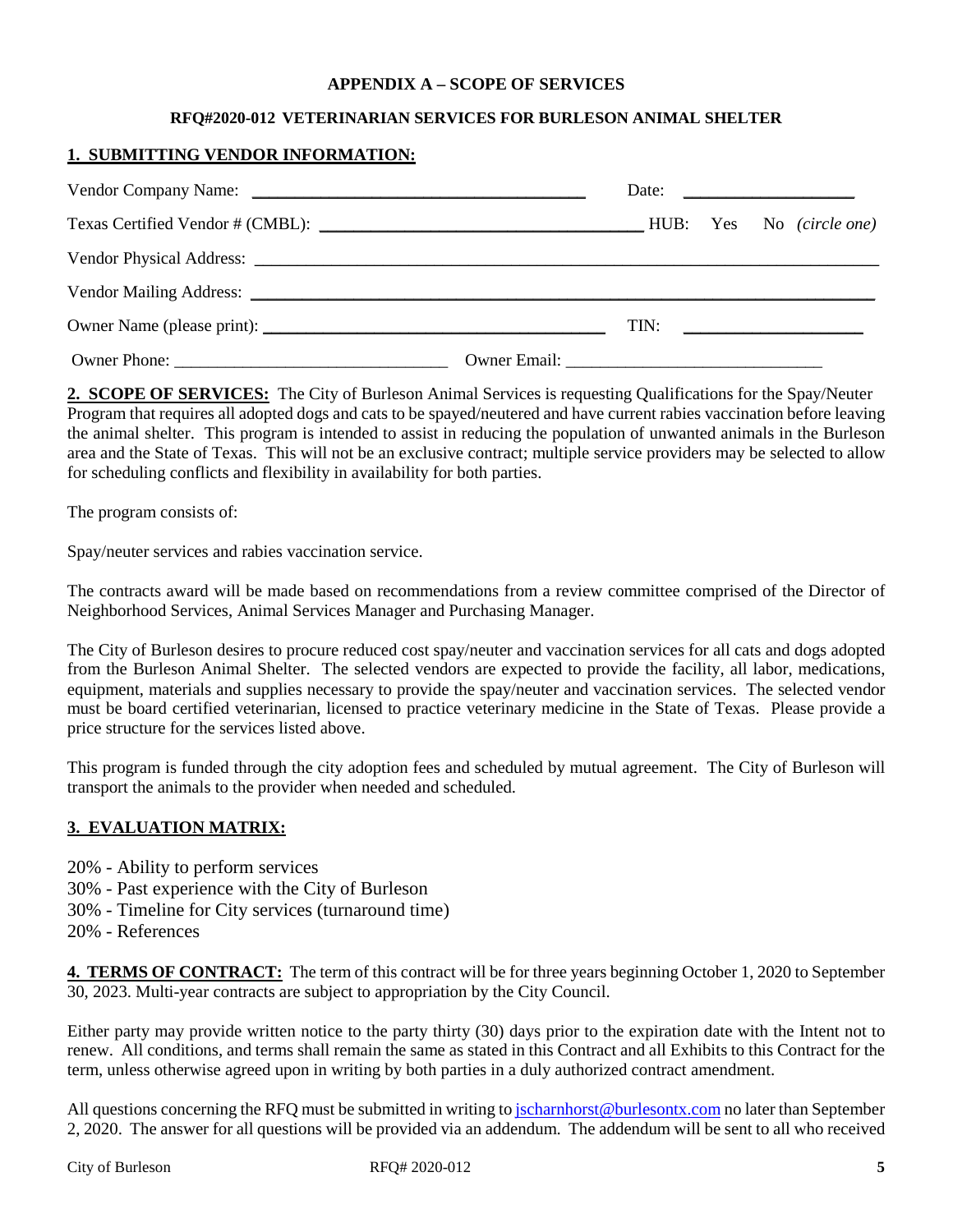the original request plus anyone that has submitted questions. The addendum will also be available on the City of Burleson's website at [www.burlesontx.com.](http://www.burlesontx.com/)

The City of Burleson reserves the right to request additional information from the proposers and to reject any and all Qualifications.

Qualifications should be uploaded to Bonfire at **[https://burlesontx.bonfirehub.com/login.](https://burlesontx.bonfirehub.com/login)** 

Please identify the envelope with the following:

#### **RFQ # 2020-012 – Veterinarian Services for Burleson Animal Shelter**

**5. Compliance with HB 89:** Proposer agrees per HB 89 vendor shall not boycott Israel at any time while providing products or services to the City of Burleson.

### **[ ] Yes, we agree [ ] No, we do not agree [ ] N/A**

**6. Compliance with SB 252:** Proposer agrees per SB 252 vendor shall not do business with Iran, Sudan or a foreign terrorist organization while providing products or services to the City of Burleson.

 **[ ] Yes, we agree [ ] No, we do not agree**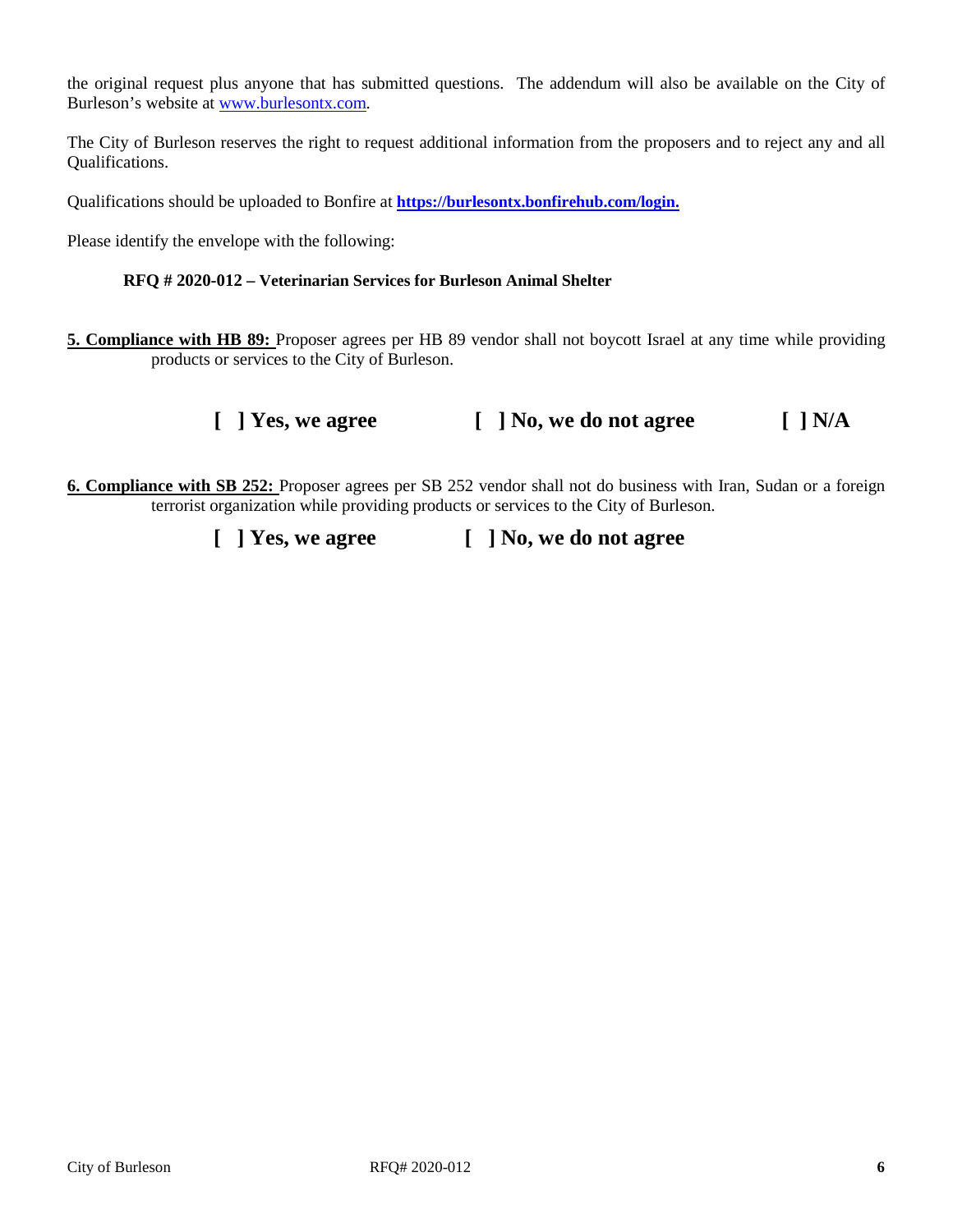#### **INFORMATION REGARDING VENDOR CONFLICT OF INTEREST QUESTIONNAIRE**

**WHO:** The following persons must file a Conflict of Interest Questionnaire with the City if the person has an employment or business relationship with an officer of the City that results in taxable income exceeding \$2,500 during the preceding twelve – month period, or an officer or a member of the officer's family has accepted gifts with an aggregate value of more than \$250 during the previous twelve – month period and the person engages

in any of the following actions:

- 1. contracts or seeks to contract for the sale or purchase of property, goods or services with the City, including any of the following:
	- a. written and implied contracts, utility purchases, purchase orders, credit card purchases and any purchase of goods and services by the City;
	- b. contracts for the purchase or sale of real property, personal property including an auction of property;
	- c. tax abatement and economic development agreements;
- 2. submits a bid to sell goods or services, or responds to a request for proposal for services;
- 3. enters into negotiations with the City for a contract; or
- 4. applies for a tax abatement and/or economic development incentive that will result in a contract with the City

#### **THE FOLLOWING ARE CONSIDERED OFFICERS OF THE CITY:**

- 1. Mayor and City Council Members;
- 2. City Manager;
- 3. Board and Commission members and appointed members by the Mayor and City Council;
- 4. Directors of 4A and 4B development corporations;
- 5. The executive directors or managers of 4A and 4B development corporations; and
- 6. Directors of the City of Burleson who have authority to sign contracts on behalf of the City.

**EXCLUSIONS:** A questionnaire statement need not be filed if the money paid to a local government official was a political contribution, a gift to a member of the officer's family from a family member; a contract or purchase of less than \$2,500 or a transaction at a price and subject to terms available to the public; a payment for food, lodging, transportation or entertainment; or a transaction subject to rate or fee regulation by a governmental entity or agency.

**WHAT:** A person or business that contracts with the City or who seeks to contract with the City must file a "Conflict of Interest Questionnaire" (FORM CIQ) which is available online at [www.ethics.state.tx.us](http://www.ethics.state.tx.us/) and a copy of which is attached to this guideline. The form contains mandatory disclosures regarding "employment or business relationships" with a municipal officer. Officials may be asked to clarify or interpret various portions of the questionnaire.

**WHEN:** The person or business must file:

- 1. the questionnaire no later than seven days after the date the person or business begins contract discussions or negotiations with the municipality, or submits an application, responds to a request for proposals or bids, correspondence, or other writing related to a potential contract or agreement with the City; and
- 2. an updated questionnaire within seven days after the date of an event that would make a filed questionnaire incomplete or inaccurate.

It does not matter if the submittal of a bid or proposal results in a contract. The statute requires a vendor to file a FORM CIQ at the time a proposal is submitted or negotiations commence.

**WHERE:** The vendor or potential vendor must mail or deliver a completed questionnaire to the Finance Department. *The Finance Department is required by law to post the statements on the City's website.*

**ENFORCEMENT:** Failure to file a questionnaire is a Class C misdemeanor punishable by a fine not to exceed \$500. It is an exception to prosecution that the person files a FORM CIQ not later than seven business days after the person received notice of a violation.

**NOTE:** The City does not have a duty to ensure that a person files a Conflict of Interest Questionnaire.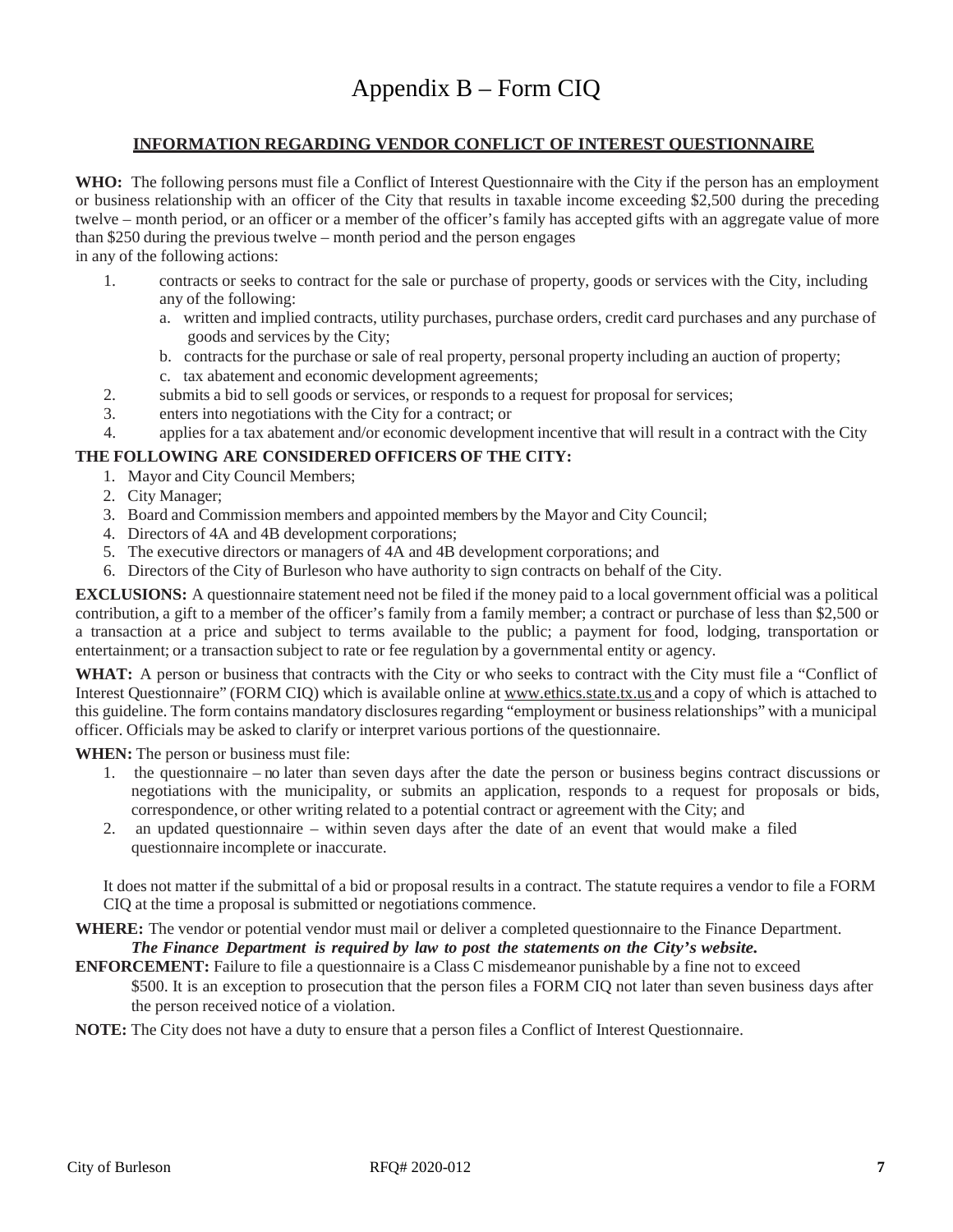| <b>CONFLICT OF INTEREST QUESTIONNAIRE</b><br>For vendor or other person doing business with local governmental entity                                                                                                                                                                  | <b>FORM CIQ</b>    |
|----------------------------------------------------------------------------------------------------------------------------------------------------------------------------------------------------------------------------------------------------------------------------------------|--------------------|
| This questionnaire reflects changes made to the law by H.B. 1491, 80th Leg., Regular Session.                                                                                                                                                                                          | OFFICE USE ONLY    |
| This questionnaire is being filed in accordance with Chapter 176, Local Government Code<br>by a person who has a business relationship as defined by Section 176.001(1-a) with a local<br>governmental entity and the person meets requirements under Section 176.006(a).              | Date Received      |
| By law this questionnaire must be filed with the records administrator of the local governmental<br>entity not later than the 7th business day after the date the person becomes aware of facts<br>that require the statement to be filed. See Section 176.006, Local Government Code. |                    |
| A person commits an offense if the person knowingly violates Section 176.006, Local<br>Government Code, An offense under this section is a Class C misdemeanor.                                                                                                                        |                    |
| Name of person who has a business relationship with local governmental entity.                                                                                                                                                                                                         |                    |
| $\overline{2}$<br>Check this box if you are filing an update to a previously filed questionnaire.                                                                                                                                                                                      |                    |
| (The law requires that you file an updated completed questionnaire with the appropriate filing authority not<br>later than the 7th business day after the date the originally filed questionnaire becomes incomplete or inaccurate.)                                                   |                    |
| $3\phantom{a}$<br>Name of local government officer with whom filer has employment or business relationship.                                                                                                                                                                            |                    |
| Name of Officer                                                                                                                                                                                                                                                                        |                    |
| This section (item 3 including subparts A, B, C & D) must be completed for each officer with whom the filer has an<br>employment or other business relationship as defined by Section 176.001(1-a), Local Government Code. Attach additional<br>pages to this Form CIQ as necessary.   |                    |
| A. Is the local government officer named in this section receiving or likely to receive taxable income, other than investment<br>income, from the filer of the questionnaire?                                                                                                          |                    |
| No<br>Yes                                                                                                                                                                                                                                                                              |                    |
| B. Is the filer of the questionnaire receiving or likely to receive taxable income, other than investment income, from or at the<br>direction of the local government officer named in this section AND the taxable income is not received from the local<br>governmental entity?      |                    |
| No<br>Yes                                                                                                                                                                                                                                                                              |                    |
| C. Is the filer of this questionnaire employed by a corporation or other business entity with respect to which the local<br>government officer serves as an officer or director, or holds an ownership of 10 percent or more?                                                          |                    |
| Yes<br>No                                                                                                                                                                                                                                                                              |                    |
| D. Describe each employment or business relationship with the local government officer named in this section.                                                                                                                                                                          |                    |
| 4                                                                                                                                                                                                                                                                                      |                    |
| Signature of person doing business with the governmental entity                                                                                                                                                                                                                        | Date               |
|                                                                                                                                                                                                                                                                                        | Adopted 08/20/2007 |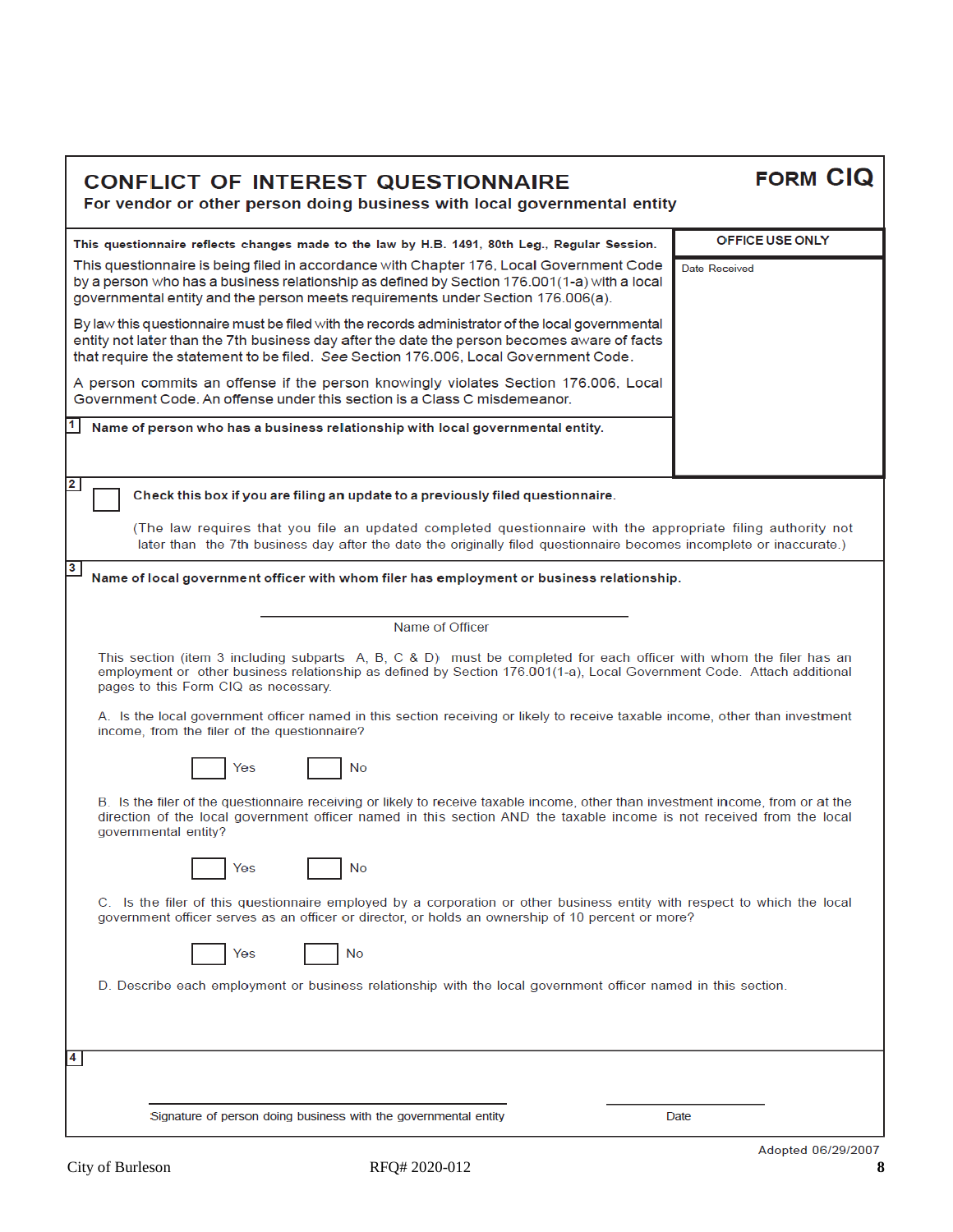# Appendix C: No Intent to Submit Form

If your firm has chosen not to submit a quote for this procurement, please complete this form and submit to:

| <b>City of Burleson</b><br><b>Purchasing Manager</b>              |                                                          |
|-------------------------------------------------------------------|----------------------------------------------------------|
| 141 West Renfro<br><b>Burleson, Texas 76028</b>                   |                                                          |
| Phone 817-426-9646                                                |                                                          |
| <sub>or</sub><br>Via email to jscharnhorst@burlesontx.com         |                                                          |
| Please check all items that apply:                                |                                                          |
| Do not sell the item(s) required                                  | <b>Cannot provide Insurance required</b>                 |
| <b>Cannot be competitive</b>                                      | <b>Cannot provide Bonding required</b>                   |
| Cannot meet specifications highlighted in the<br>attached request | <b>Cannot comply with Indemnification</b><br>requirement |
| Job too large                                                     | <b>Job too small</b>                                     |
| Do not wish to do business with the City of<br><b>Burleson</b>    |                                                          |
| <b>Cannot submit electronically</b>                               |                                                          |
|                                                                   |                                                          |
|                                                                   |                                                          |
|                                                                   | Fax: $(\_\_\_\_)$                                        |
| I learned of this Request for Quote by the following means:       |                                                          |
| <b>City Advertisement</b>                                         | <b>City E-mail Notification</b>                          |
| Website                                                           | <b>Cold Call to City</b>                                 |
| <b>Mailed Me a Copy</b>                                           | Other                                                    |
| <b>Bonfire</b>                                                    |                                                          |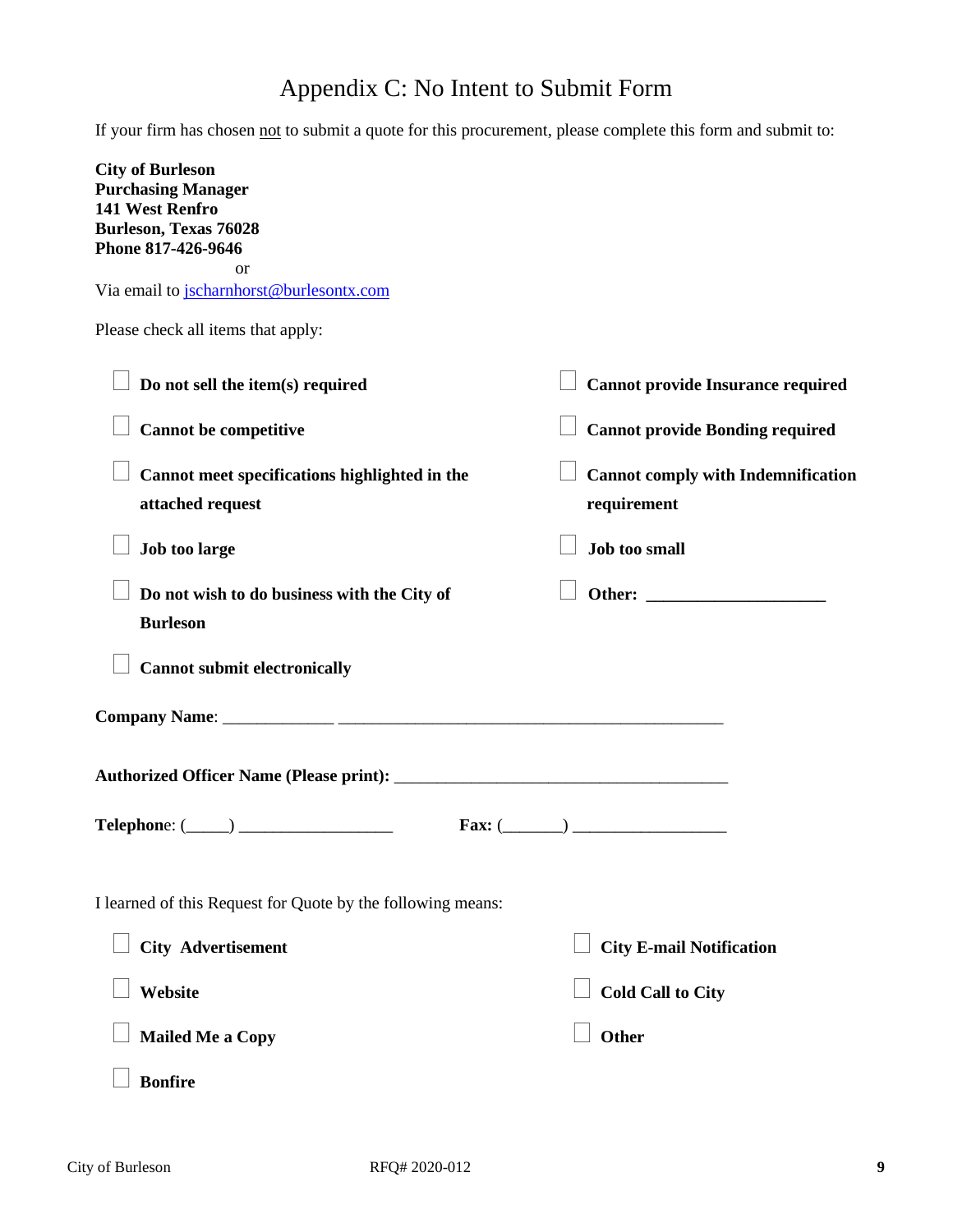# Appendix D **HOUSE BILL 89 VERIFICATION FORM**

#### **Prohibition on Contracts with Companies Boycotting Israel**

The 85<sup>th</sup> Texas Legislature approved new legislation, effective Sept. 1, 2017, which amends Texas Local Government Code Section 1. Subtitle F, Title 10, Government Code by adding Chapter 2270 which states that a governmental entity may not enter into a contract with a company for goods or services unless the contract contains a written verification from the company that it:

- 1) does not boycott Israel; and
- 2) will not boycott Israel during the term of the

Contract Pursuant to Section 2270.001, Texas Government

Code:

1. "Boycott Israel" means refusing to deal with, terminating business activities with, or otherwise taking any action that is intended to penalize, inflict economic harm on, or limit commercial relations specifically with Israel, or with a person or entity doing business in Israel or in an Israeli-controlled territory, but does not include an action made for ordinary business purposes; and

2. "Company" means a for-profit sole proprietorship, organization, association, corporation, partnership, joint venture, limited partnership, limited liability partnership, or any limited liability company, including a wholly owned subsidiary, majority-owned subsidiary, parent company or affiliate of those entities or business associations that exist to make a profit.

I, (authorized official) , do hereby depose and verify the truthfulness and accuracy of the contents of the statements submitted on this certification under the provisions of Subtitle F, Title 10, Government Code Chapter 2270 and that the company named below:

- 1) does not boycott Israel currently; and
- 2) will not boycott Israel during the term of the contract; and
- 3) is not currently listed on the State of Texas Comptroller's Companies that Boycott Israel List located at https://comptroller.texas.gov/purchasing/publications/divestment.php

Company Name

Signature of Authorized Official

Title of Authorized Official Date